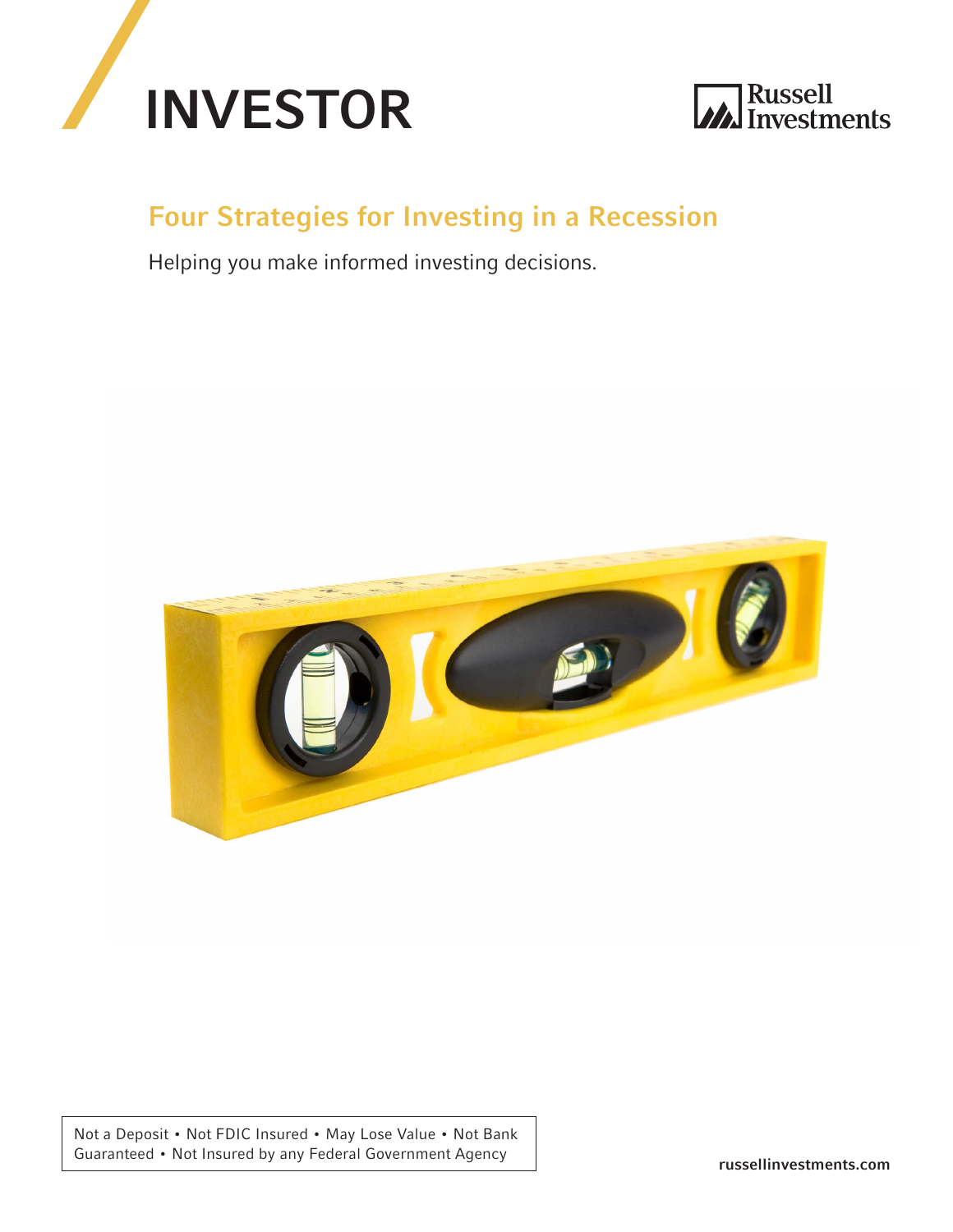When the economy is buoyant, generally so are the financial markets. Of course, they fluctuate on a day-to-day basis, but their overall trend has been to move higher since robust economic activity means greater sales and improved profits for corporations. In a strong economy, investors can generally expect to see their investment portfolios gain over time.

But when the economy is heading towards or in a recession, making money from your investments, or even just preserving the value of a portfolio, becomes somewhat more challenging.

What is a recession? Economists generally define it as at least two quarters of negative gross domestic product (GDP) growth. That means there is a significant decline in economic activity: profits and employment fall, the stock markets decline, consumer and business confidence weaken.

When that happens and we see the value of our portfolio fall, many of us may just want to sell all our investments and move to the safety of a money market fund or savings account. That's a normal response. In their seminal study, behavioral economists Daniel Kahneman and Amos Tversky found that it is human nature for us to try to avoid losses. They called that "loss aversion," one of the strongest behavioral biases identified<sup>1</sup>.

Many investors may also find themselves prone to another behavioral bias: recency bias. We may remember the stock market crash in 2008, or the end of the technology

boom in 2002, and how difficult everything seemed. Some investment portfolios may have lost more than 30% of their value in those downturns, job losses were rampant, and the outlook was bleak.

However, looking at stock market history, it's obvious that the darkest time may have been among the best times to invest. Anyone who got into the markets in March 2009, when equities had declined by 57% from their previous peak in October 2007, would have enjoyed relatively steady gains for the following decade<sup>2</sup>.

Listening to our head and not our gut is usually the best prescription for successful investing.

As famous investor Warren Buffett once said, "A market downturn doesn't bother us. It is an opportunity to increase our ownership of great companies with great management at good prices."

Indeed, the first tenet of successful investing is to buy low, sell high. That means a recession and the market weakness that generally accompanies it can provide opportunity for the savvy investor.

### Here are four strategies you can use to navigate your portfolio through a recession:



Don't sell everything at the first sign of a market downturn. Selling your investments when they have fallen just means you will lock in your losses. But if you can't sleep due to the market's wild gyrations, then reducing your exposure to the riskier assets—like stocks—may help you feel better. While most investors need equities in their portfolios to provide growth, fixed income assets can usually provide stability and a steady stream of income. Bonds typically move in a different direction than equities. That's why it's so important to have a diversified portfolio.



Reassess your portfolio. Markets are likely to remain quite volatile until the economy begins to show signs of life, so you may want to think about your risk appetite. Is your asset mix still the right one for you? This will depend on your particular circumstances: your goals, time horizon, your ability to absorb further losses. Additionally, if your equity holdings have fallen substantially, you may need to rebalance to ensure your portfolio has the potential to provide the growth you need in the future.

1 Kahneman, D., & Tversky, A. (1979). Prospect theory: An analysis of decision under risk. *Econometrica*, Vol. 47, 263-291. 2 Based on the S&P 500® Index. Source: Refinitiv DataStream.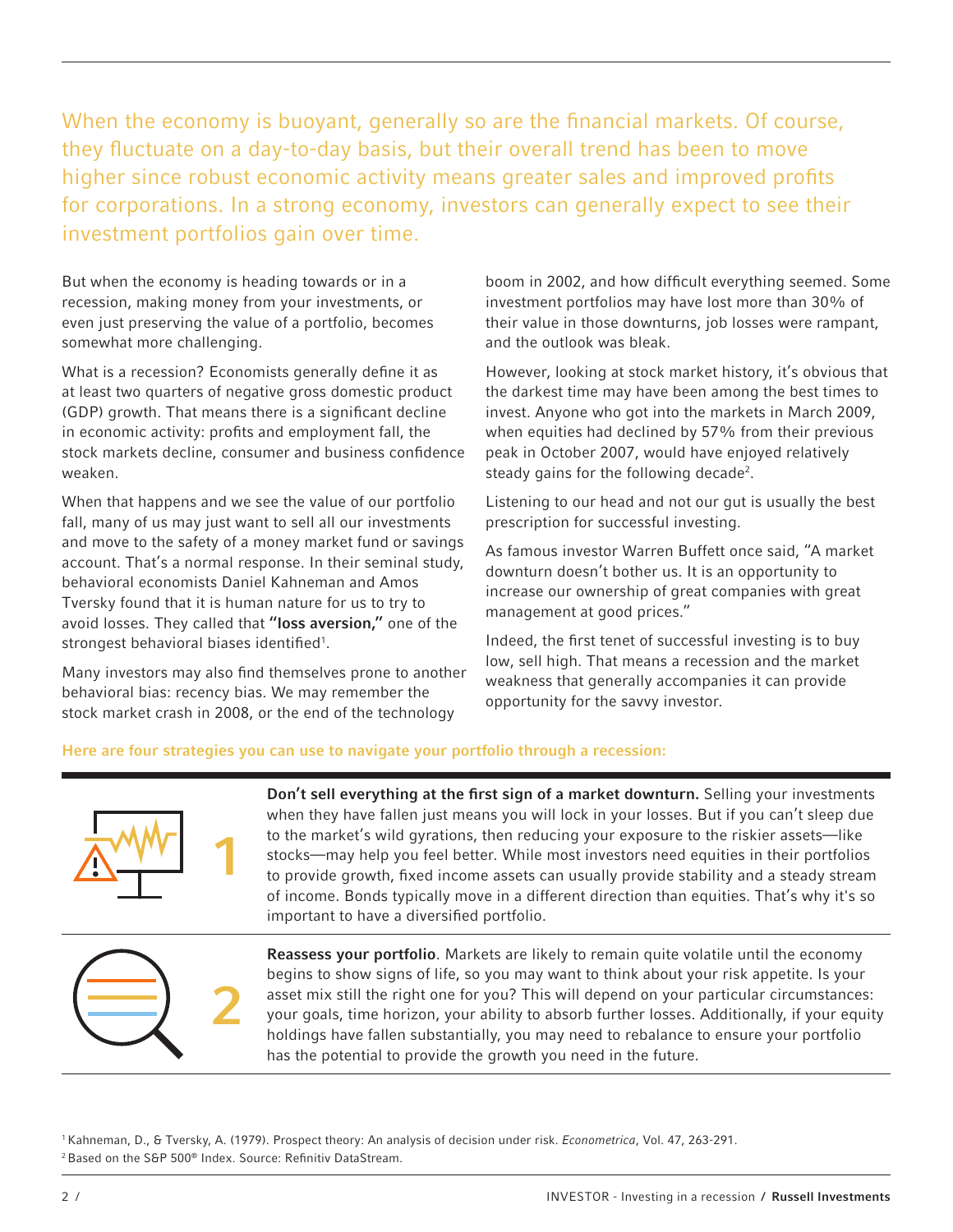

Think about making your portfolio more "defensive." While every stock is at risk when an economy is weak, some businesses are somewhat insulated from an economic downturn.

For example, consumer staples are businesses that do relatively well no matter the economy. Perhaps you won't buy a new smart television when times are tough, but you will probably continue to buy shampoo, toilet paper, and cleaning solutions. While you may not buy a new phone, you are likely to keep your phone plan.

The same goes for utilities. It would have to be bleak indeed not to keep the lights on and water flowing from your taps. And dividend stocks have historically been good sources of income during good times and bad. However, in significant downturns a company may make the difficult decision to cut their dividend. While rare, it does happen.



Implement strategies that may help keep your emotional responses in check. Since volatility is likely to continue until the economy stabilizes, dollar-cost averaging<sup>3</sup> can be a powerful tool to keep you investing. Opting for a dynamically-managed multi-asset strategy can help you diversify and potentially smooth out returns. So can adopting a more global mindset, as different geographical regions and industries may recover from the downturn sooner than others.

Don't forget that recessions are a normal part of the business cycle. We have gone through six of them since 1980, each caused by a different set of circumstances and events. In 1980, the Federal Reserve raised interest rates to curtail inflation. Recessions in 1981 and 1990 were caused by the new Iranian regime decreasing its oil output, and Iraq invading Kuwait, respectively. The 2001 recession was the result of the dot-com bubble bursting as well as the September 11, 2001 terrorist attacks, and Enron and Swissair accounting scandals. The subprime mortgage crisis sparked an 18-month recession beginning in 2008, and the Coronavirus pandemic set off a recession in early 2020<sup>4</sup>. Meanwhile, even with the volatility that those downturns caused, the MSCI USA Index has gained 11.7% annualized over the past 40 years<sup>5</sup>.



<sup>3</sup> Dollar Cost Averaging is designed to reduce the impact of market volatility by investing a set amount at predetermined intervals regardless of fluctuating price levels.

4 Huddleston Jr., T. (2020, April 9). *How many recessions you've actually lived through and what happened in every one*. Retrieved from CNBC: https:// www.cnbc.com/2020/04/09/what-happened-in-every-us-recession-since-the-great-depression.html

5 Source: Refinitiv DataStream, Russell Investments. As of May 31, 2020. Recessions based on U.S. NBER.